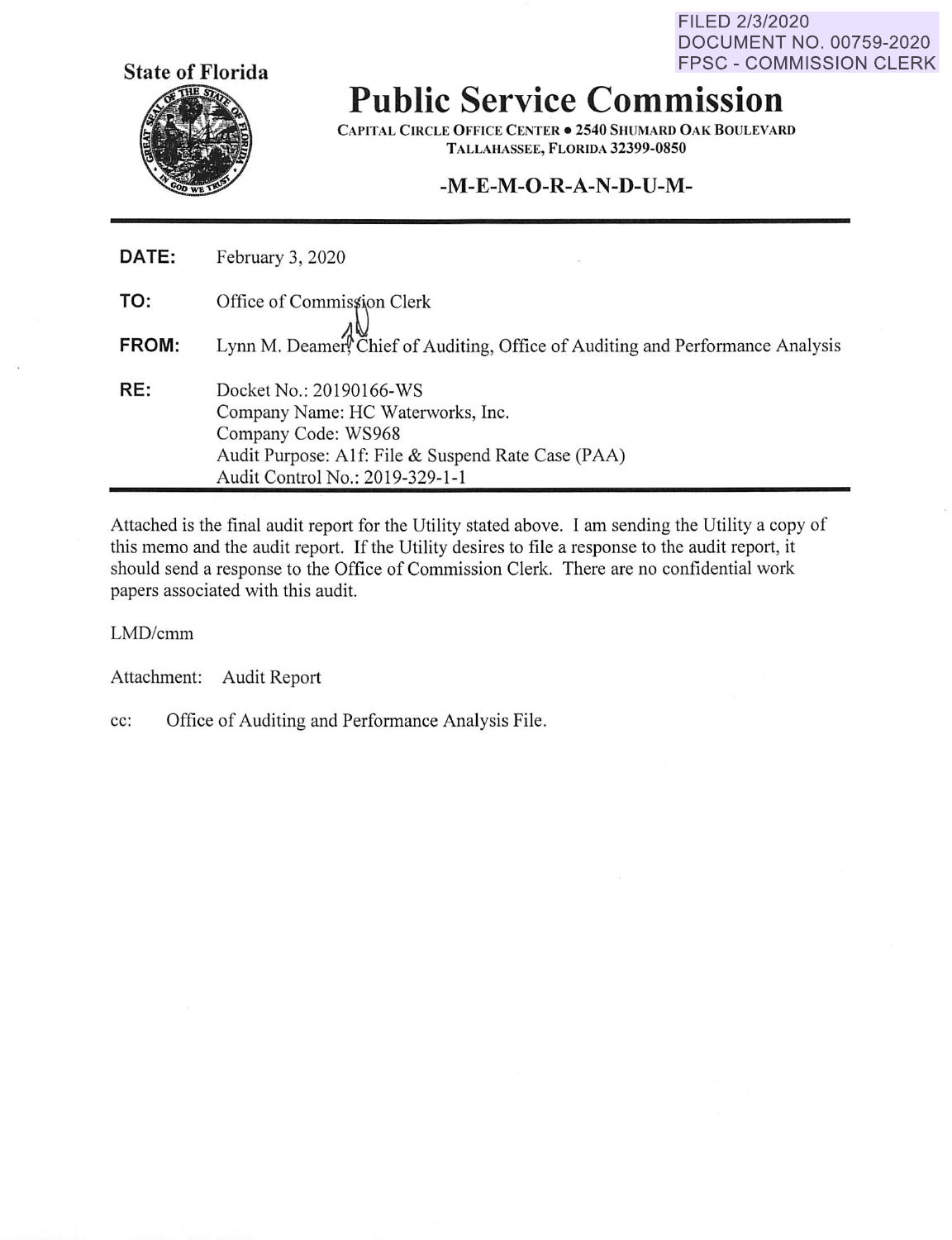

# **Public Service Commission**

Office of Auditing and Performance Analysis Bureau of Auditing Tallahassee District Office

# **Auditor's Report**

HC Waterworks, Inc. Rate Case (PAA)

# **Twelve Months Ended June 30, 2019**

Docket No. 20190166-WS Audit Control No. 2019-329-1-1 **January 28, 2020** 

Thomas Wolff

Audit Manager

Marisa N. Glover Reviewer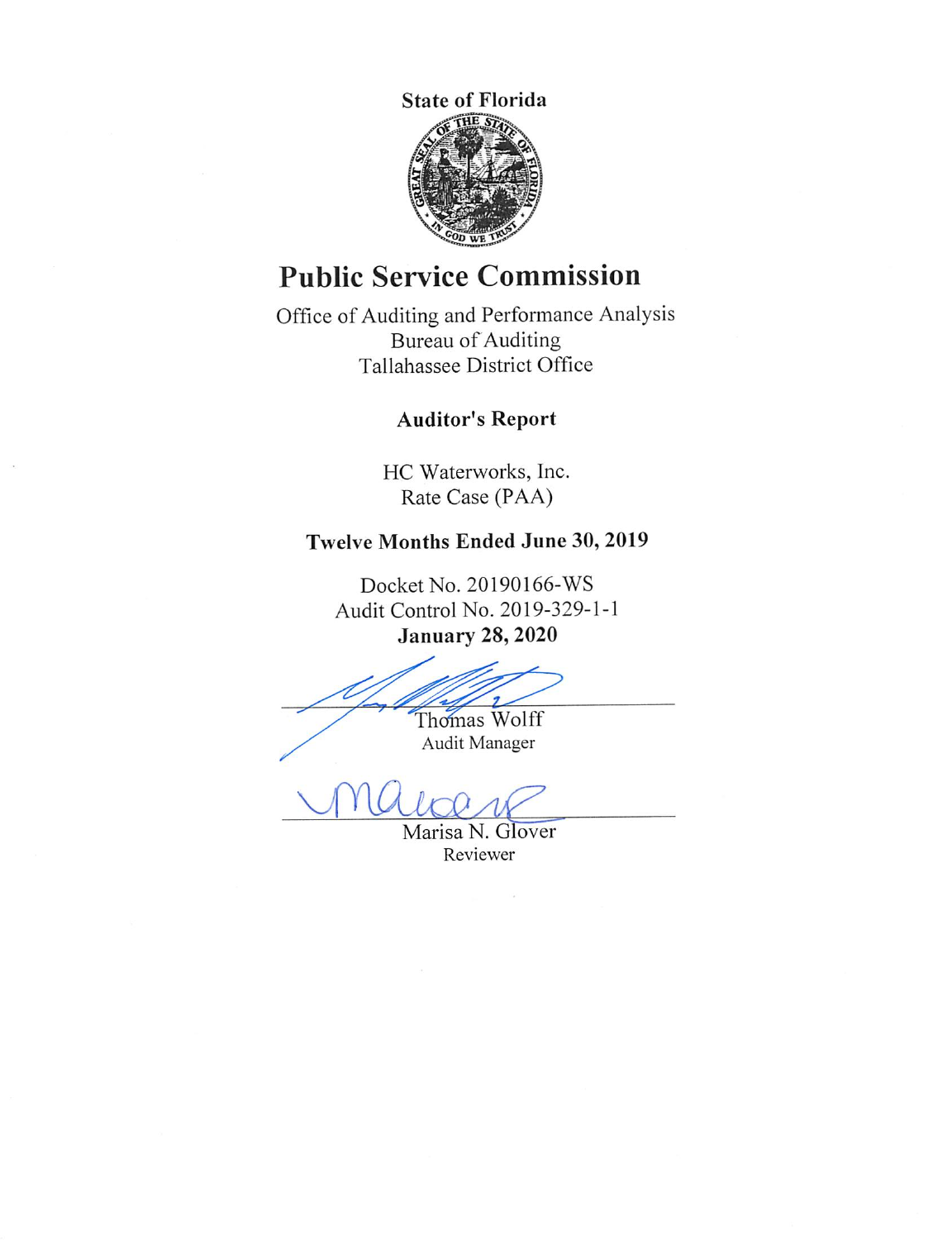|                 | <b>Audit Findings</b> |  |
|-----------------|-----------------------|--|
| <b>Exhibits</b> |                       |  |
|                 |                       |  |
|                 |                       |  |
| 3:              |                       |  |

 $\sim 10^{-1}$ 

 $\mathcal{L}^{\text{max}}$  .

 $\bar{\beta}$ 

 $\sim 10$ 

 $\bar{z}$ 

# Table of Contents

 $\hat{\mathcal{A}}$ 

 $\bar{\lambda}$ 

 $\mathcal{L}_{\mathbf{r}}$ 

 $\sim 10^{-10}$ 

 $\bar{\beta}$ 

 $\hat{\mathcal{A}}$ 

 $\hat{\mathcal{A}}$ 

 $\sim$   $\sim$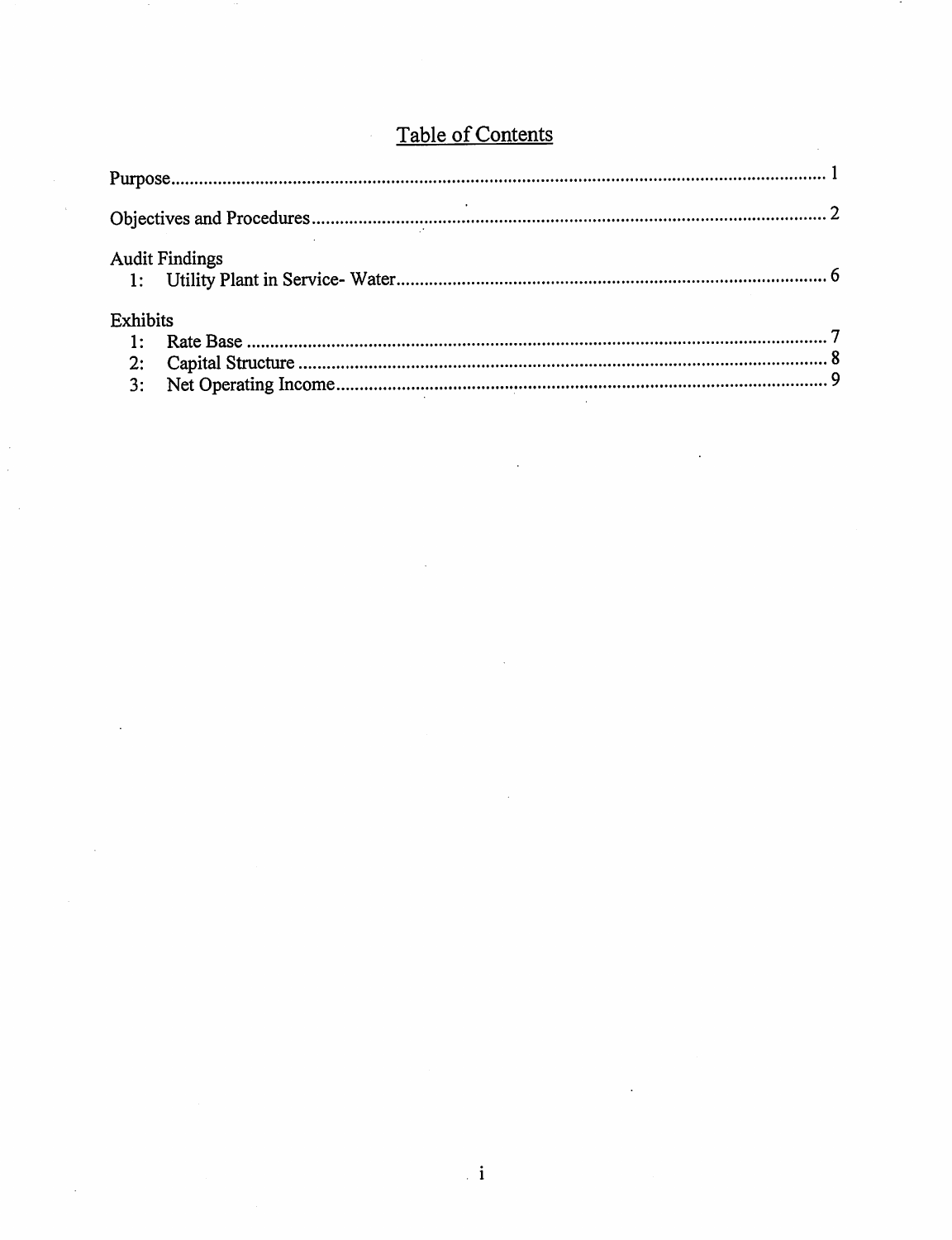## Purpose

To: Florida Public Service Commission

 $\mathcal{L}$ 

 $\mathcal{L}^{(1)}$  .

We have performed the procedures described later in this report to meet the objectives set forth by the Division of Accounting and Finance in its audit service request dated November 25, 2019. We have applied these procedures to the attached schedules prepared by HC Waterworks, Inc. In support of its filing for rate relief in Docket No. 20190166-WS.

 $\sim$   $\sim$ 

The report is intended only for internal Commission use.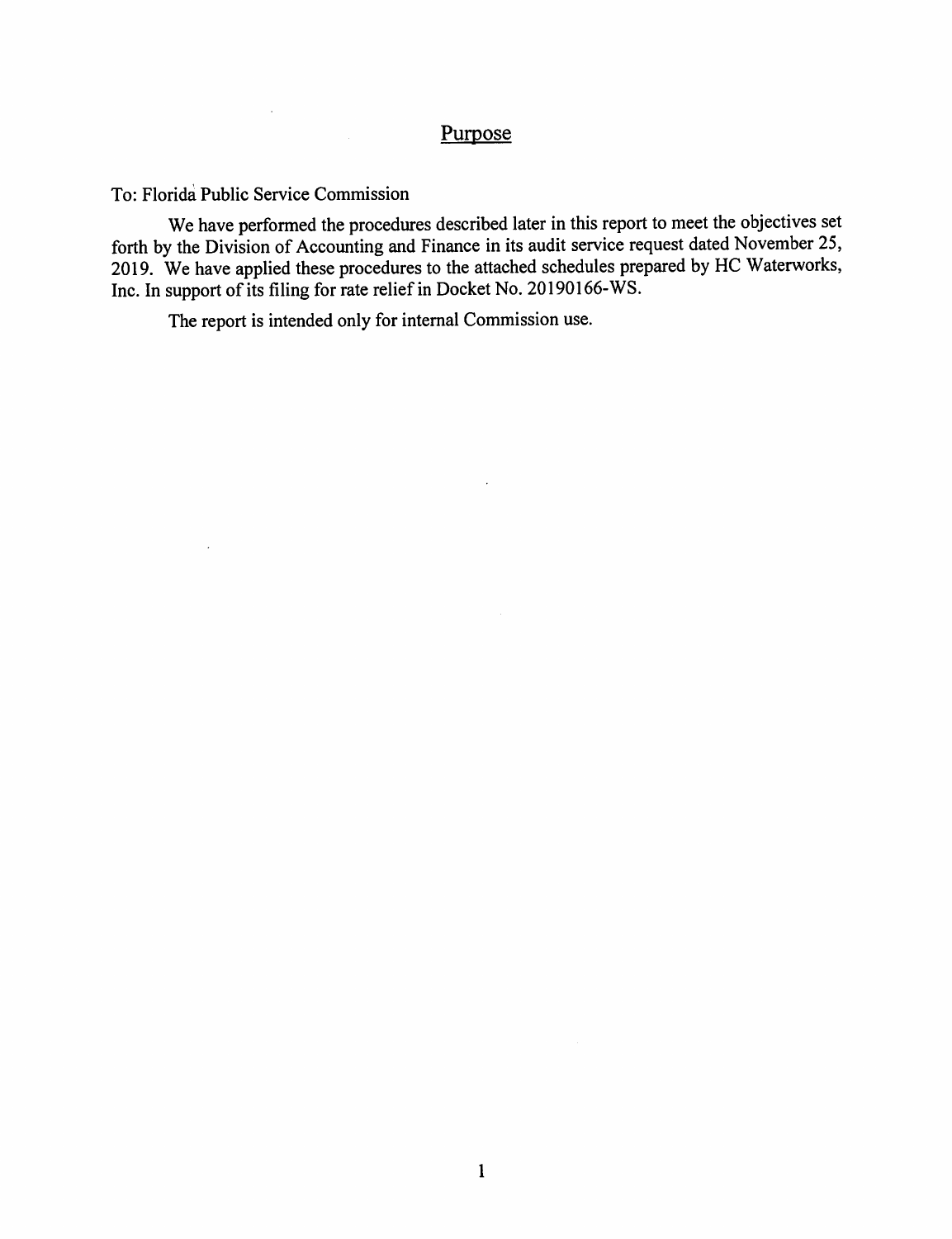# Objectives and Procedures

# **General**

### Definitions

Utility refers to HC Waterworks, Inc.

Test year refers to the twelve months ended June 30, 2019.

NARUC refers to the National Association of Regulatory Utility Commissioners.

USOA refers to the NARUC Uniform System of Accounts as adopted by Rule 25-30.115 - Uniform Systems of Accounts for Water and Wastewater Utilities, Florida Administrative Code (F.A.C.)

### **Background**

HC Waterworks is a Class B utility serving approximately 940 water customers and 296 wastewater customers in Highlands County. Rate base was last established as of June 30, 2014 for the Utility by Order No. PSC-2015-0282-PAA-WU, issued July 8, 2015, in Docket No. 20140158-WS. Rate base was audited from June 30, 2014 through June 30, 2019. Audit staff used the original MFRs filed with the Commission on October 15, 2019.

Audit staff was asked to audit the Utility's water rate base, capital structure, and net income for the test year ended June 30, 2019.

## **Rate Base**

### Utility Plant in Service

**Objectives:** The objectives were to determine whether utility plant in service (UPIS): 1) Consists of property that exists and is owned by the Utility, 2) Additions are authentic, recorded at original cost, and properly classified as a capital item in compliance with Commission rules and the NARUC USOA, 3) Retirements are made when a replacement item is put into service, and 4) Adjustments required in the Utility's last rate case proceeding were recorded in its books and records.

**Procedures:** We reconciled the UPIS accounts in the filing to the general ledger. We determined the beginning balance for each account that was established by Order No. PSC-2015- 0282-PAA-WU. We verified that the Commission ordered adjustments in the prior order were posted to the general ledger. We scheduled utility additions and retirements since rate base was last established to determine the UPIS balance as of June 30, 2019. We traced additions and retirements to source documents and verified that additions were recorded at original cost and that retirements were properly posted. We determined the year end and simple average balance as of June 30, 2019. Our recommended adjustments to water plant in service are discussed in Finding 1.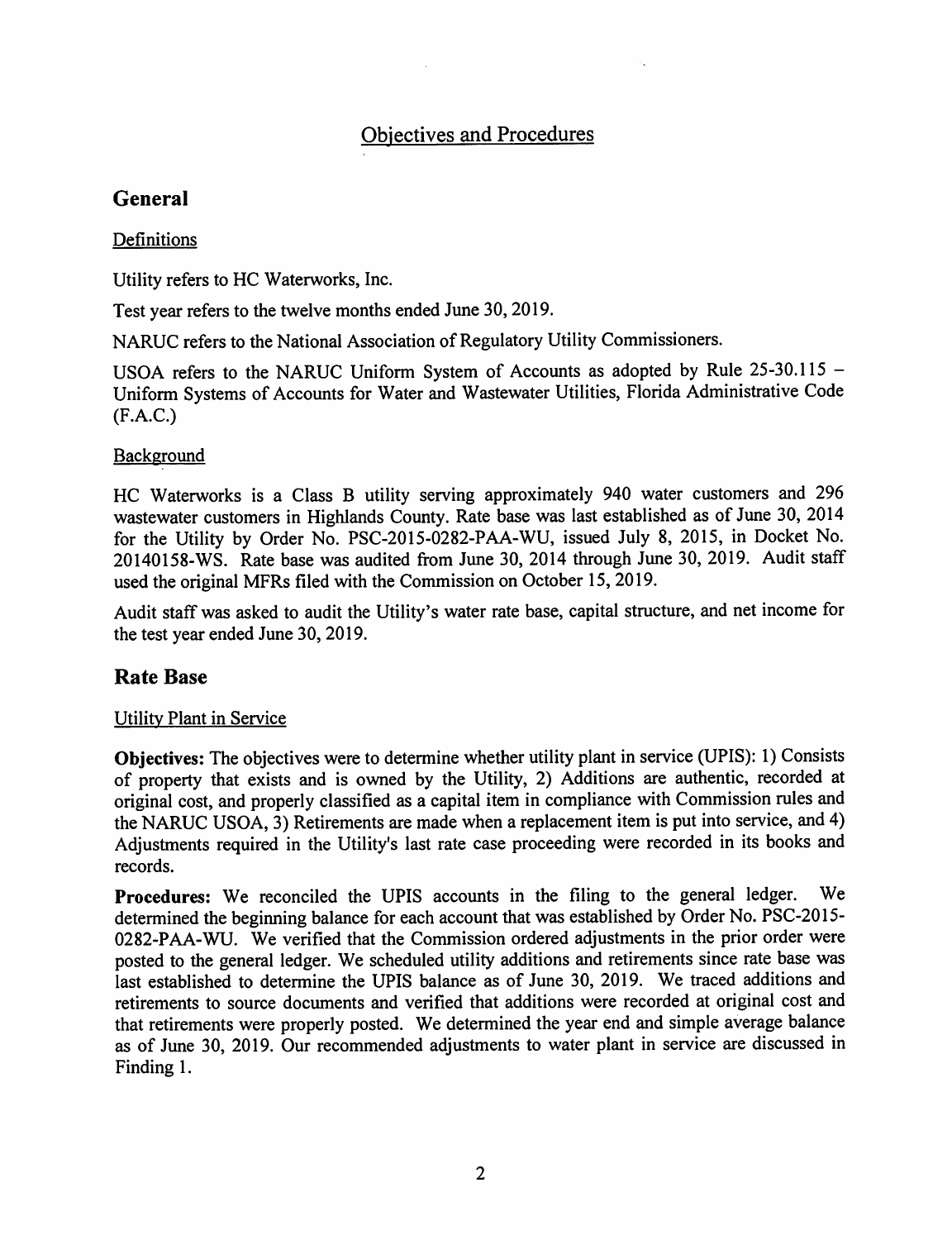#### Land & Land Rights

**Objectives:** The objectives were to determine whether utility land is recorded at original cost, is used for utility operation, and is owned or secured under a long-term lease.

**Procedures:** We determined the beginning balance for each account that was established by Order No. PSC-2015-0282-PAA-WU. We determined the land balance as of June 30, 2019. We searched the property records of the County Clerk's Office in Highlands County, Florida for utility related activity. We inquired whether the utility had any changes in land or land use. We noted that there were no changes to land since rate base was last established.

#### Contributions in Aid of Construction

**Objectives:** The objectives were to determine whether utility contributions in aid of construction (CIAC) balances are properly stated, are reflective of the service availability charges authorized in the Utility's Commission approved tariffs, and the adjustments required in the Utility's last rate proceeding were recorded in its books and records.

**Procedures:** We reconciled the CIAC accounts presented in the filing to the general ledger. We determined the beginning balance for each account that was established by Order No. PSC-2015- 0282-PAA-WU. We verified that the Commission ordered adjustments in the prior order were posted to the general ledger. We scheduled utility additions and retirements since rate base was last established to determine the CIAC balances as of June 30, 2019. We traced the additions and retirements to source documents and traced the service availability charges to the Utility's approved tariffs. We reviewed CIAC agreements, and inquired about new special agreements, developer agreements, and donated property. We recalculated the simple average balance for the filing. No exceptions were noted.

#### Accumulated Depreciation

**Objectives:** The objectives were to determine whether: 1) Accruals to accumulated depreciation are properly recorded in compliance with Commission rules and the NARUC USOA, 2) Depreciation accruals are calculated using the Commission's authorized rates and that retirements are properly recorded, and 3) Adjustments required in the Utility's last rate case proceeding were recorded in its books and records.

**Procedures:** We reconciled the accumulated depreciation accounts presented in the filing to the general ledger. We determined the beginning balance for each account that was established in Order No. PSC-2015-0282-PAA-WU. We verified that the Commission ordered adjustments in the prior order were posted to the general ledger. We scheduled utility accruals and retirements since the last rate proceeding to determine the accumulated depreciation balance as of June 30, 2019. We calculated accumulated depreciation accruals using the rates authorized in Rule 25- 30.140 - Depreciation, Florida Administrative Code (F.A.C.) and compared our balance to the balances in the general ledger and the filing. We recalculated the simple average balance for the filing. Our recommended adjustments to water accumulated depreciation are discussed in Finding 1.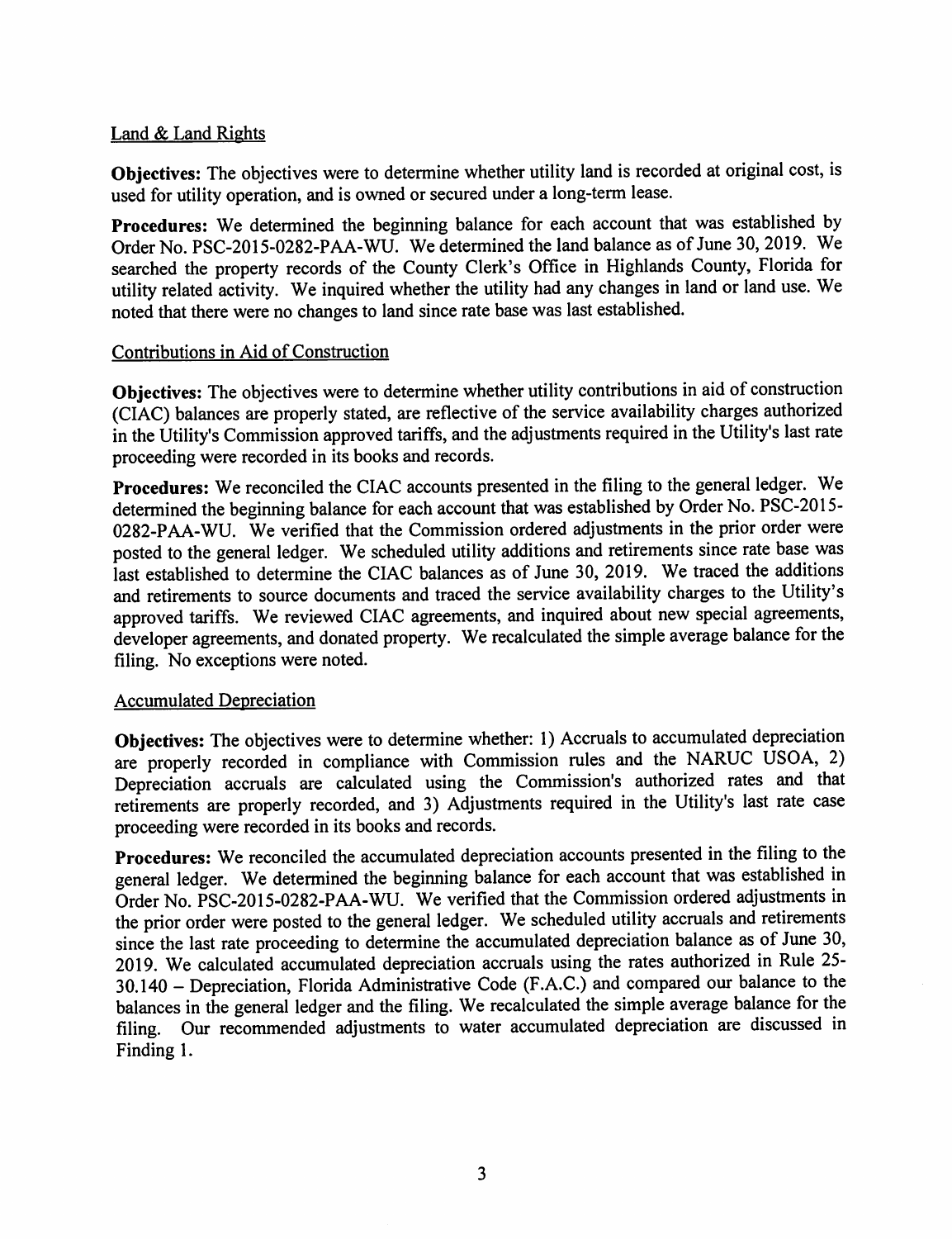#### Accumulated Amortization of CIAC

**Objectives:** The objectives were to determine whether accumulated amortization of CIAC balances were properly stated, that annual accruals were reflective of the depreciation rates and were in compliance with Commission rules and orders, and that the adjustments required in the Utility's last rate case proceeding were recorded in its books and records.

**Procedures:** We reconciled the accumulated amortization of CIAC accounts presented in the filing to the general ledger. We determined the beginning balance for each account that was established by Order No. PSC-2015-0282-PAA-WU. We verified whether the Utility included the Commission adjustments from the order. We calculated accumulated amortization of CIAC accruals using the rates authorized in Rule 25-30.140, F.A.C. We scheduled the accruals since rate base was last established to determine the accumulated amortization of CIAC balances as of June 30, 2019. We recalculated the simple average balance for the filing. No exceptions were noted.

#### Working Capital

**Objectives:** The objective was to determine whether the Utility's working capital balance is properly calculated in compliance with Commission rules.

**Procedures:** We verified the Utility's calculation of working capital as of June 30, 2019 using one-eighth of operation and maintenance (O&M) expense as required by Commission Rule 30.433(2), F.A.C. No exceptions were noted.

## **Capital Structure**

**Objectives:** The objectives were to determine whether the components of the Utility's capital structure and the respective cost rates used to arrive at the overall weighted cost of capital were properly recorded in compliance with Commission rules and that it accurately represented the ongoing utility operations.

**Procedures:** Audit staff reconciled the components of the Utility's capital structure presented in the filing to the general ledger. We obtained a reconciliation of the adjustments to the capital structure and traced these to the MFRs and the general ledger. No exceptions were noted.

## **Net Operating Income**

#### Operating Revenue

**Objectives:** The objectives were to determine whether: 1) Utility charges were those approved by the Commission in the Utility's current authorized tariff for both water and wastewater, and 2) Revenue earned from utility property during the test year was recorded and properly classified in compliance with Commission rules and the NARUC USOA.

**Procedures:** We reconciled the water revenue accounts presented in the billing register to the general ledger. We reviewed all customer accounts from the billing register for proper customer classification, use of approved tariffs, and miscellaneous service charges. We verified the Utility's revenue by multiplying the average consumption by the tariff rate for each customer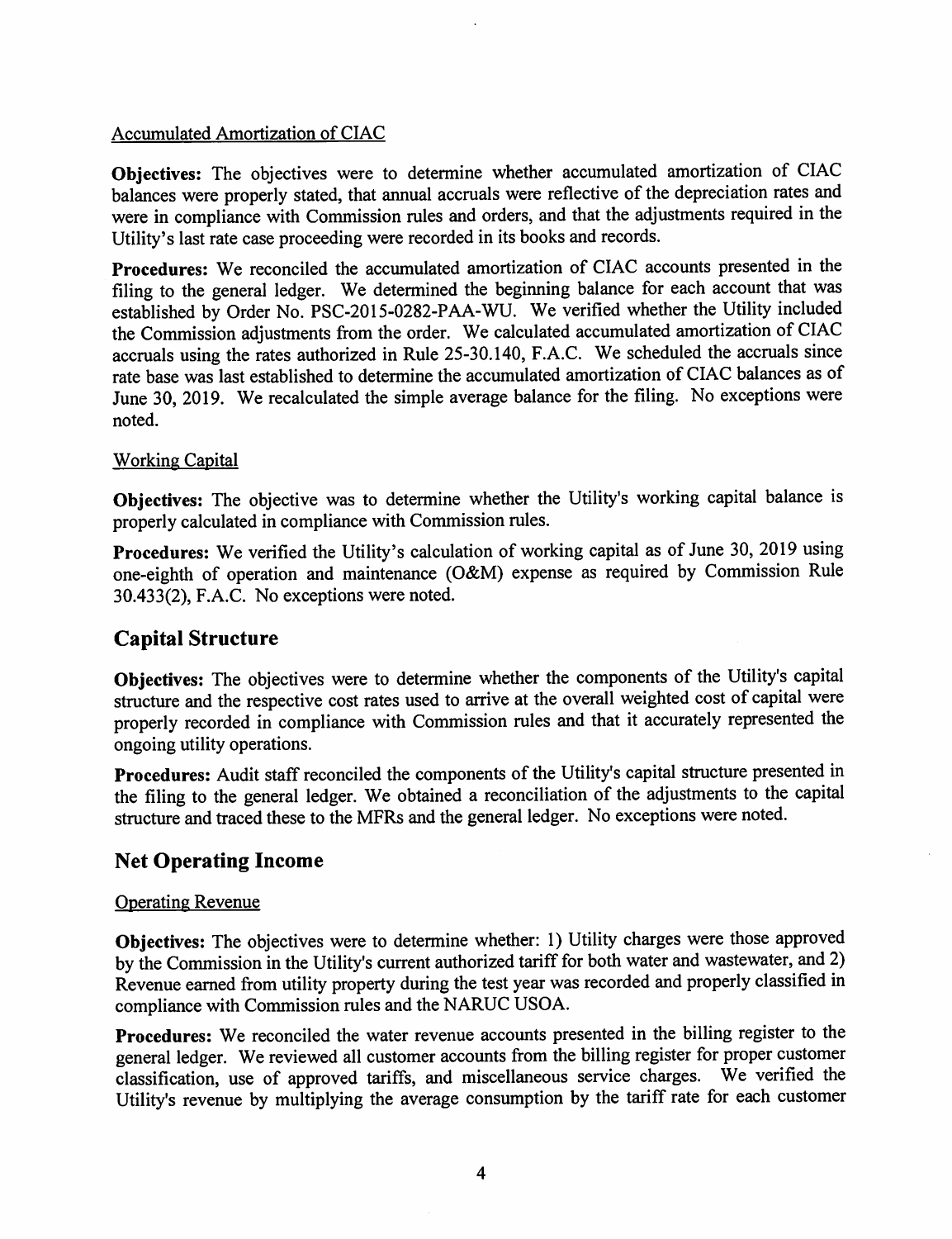class in the billing register. We reconciled gallons sold and customer bill counts presented in the filing to the billing register. We reconciled the MFR schedule E-2 to the billing register and determined that the E-2 schedule used an incorrect tariff rate for residential class using ¾" meters. Technical staff needs to ensure the Utility provide staff with a corrected E-2 schedule for ratemaking purposes. No further work performed.

#### Operation and Maintenance Expense

**Objectives:** The objectives were to determine whether operation and maintenance (O&M) expenses were properly recorded in compliance with Commission rules, and were reasonable and prudent for ongoing utility operations.

**Procedures:** We reconciled the O&M expense accounts presented in the filing to the general ledger. We reviewed all of the O&M expense invoices for proper amount, period, classification, recurring nature, and whether the expense was utility related during the teat year. No exceptions were noted.

#### Depreciation and Amortization

**Objectives:** The objective was to determine whether depreciation and amortization was properly recorded in compliance with Commission rules and that it accurately represented the depreciation of UPIS assets and the amortization of utility CIAC assets for ongoing utility operations.

**Procedures:** We reconciled the depreciation and amortization expense accounts presented in the filing to the general ledger. We calculated depreciation and amortization expense for the test year using the rates prescribed in Rule 25-30.140, F.A.C. and compared our amounts to the amounts reflected in the filing. Our recommended adjustments to water depreciation and amortization expense are discussed in Findings 1.

#### Taxes Other than Income

**Objectives:** The objective was to determine the appropriate amounts for taxes other than income tax (TOTI) for the test year ended June 30, 2019.

**Procedures:** We reconciled the components of the TOTI tax expense accounts presented in the filing to the general ledger. We recalculated regulatory assessment fees (RAF) based on audited revenues. We traced real estate and tangible property taxes to source documents, and verified that these taxes included the maximum discount and are only for utility property. No exceptions were noted.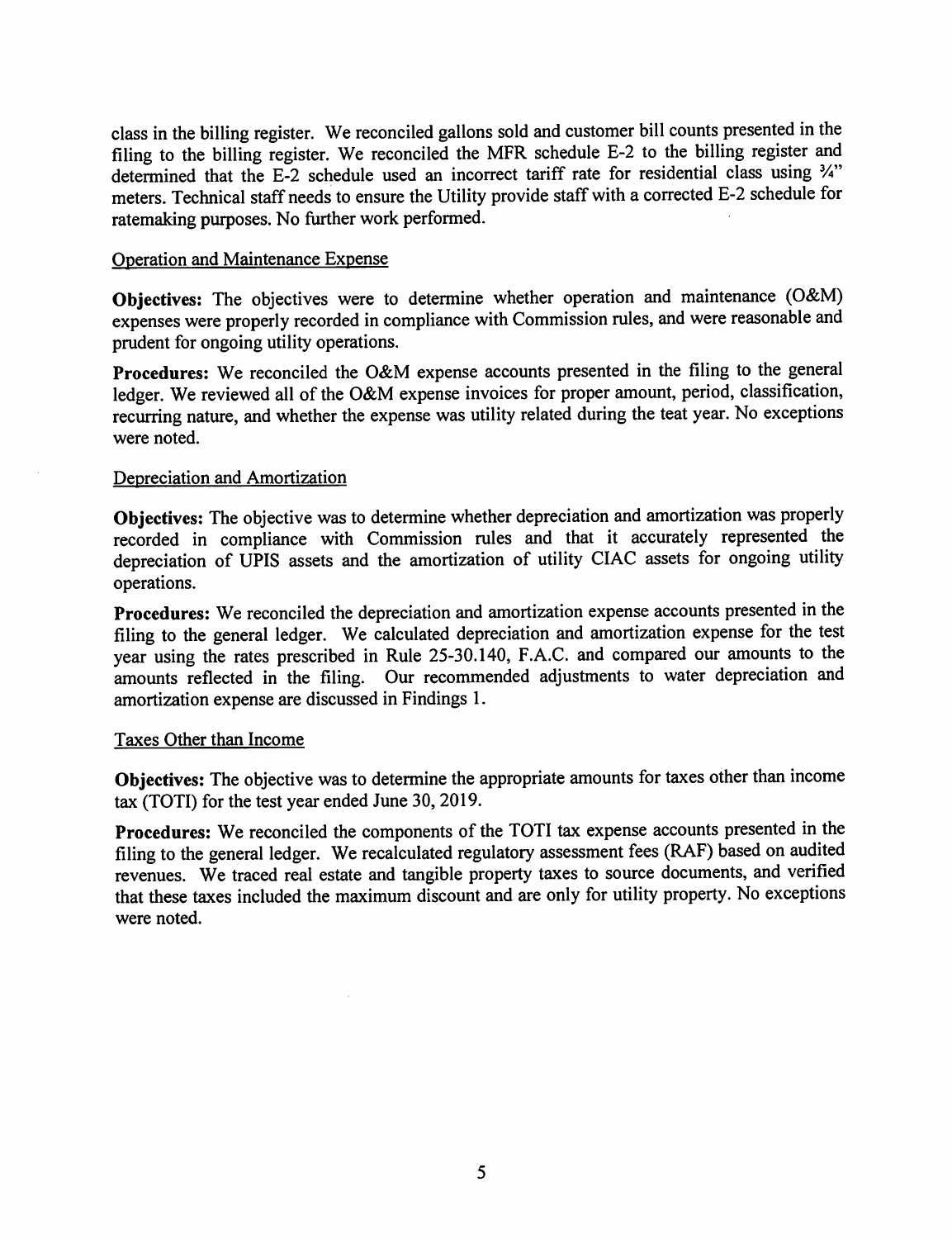## Audit Findings

### **Finding 1: Utility Plant in Service- Water**

**Audit Analysis:** In the MFR Schedules A-5 and A-1 filed with the Commission on October 15, 2019, the Utility had balance of \$4,902,306 and simple average balance of \$4,654,511 as of June 30, 2019. Audit staff traced all plant additions and retirements to its source documentation, and noted the Commission Ordered adjustments established by Order No. PSC-2015-0282-PAA-WS have not been recorded correctly as shown in Table 1-1.

#### **Table 1-1**

| Water                       |                                           | Date in   |          | FPSC             | Years in | AD        | Years in | AD        | AD         | Current<br>Depreciation |
|-----------------------------|-------------------------------------------|-----------|----------|------------------|----------|-----------|----------|-----------|------------|-------------------------|
| Account                     | <b>Description</b>                        | Service   | Cost     | <b>Rule Rate</b> | Service  | 6/30/2018 | Service  | 6/30/2019 | Simple Ave | <b>Expense</b>          |
| 301 Organization            | Transfer balance recorded in wrong acct   | 3/28/2013 | (298)    | 0.0250           | 53       | (39)      | 6.3      | (47)      | (43)       | $\sigma$                |
| 302 Franchises              | Transfer balance recorded in correct acct | 3/28/2013 | 298      | 0.0250           | 5.3      | 39        | 63       | 47        | 43         |                         |
| 307 Wells & Springs         | proforma adjustment                       | 1/29/2015 | (6, 527) | 0.0333           | 3.4      | (744)     | 4.4      | (961)     | (853)      | (218)                   |
| 310 Power Generation Equip. | proforma adjustment                       | 1/29/2015 | (856)    | 0.0500           | 3.4      | (146)     | 4.4      | (189)     | (168)      | (43)                    |
|                             | <b>Totals</b>                             |           | (7,383)  |                  |          | (890)     |          | (1.151) S | (1,020)    | (260)                   |

The following adjustments were determined by audit staff:

- 1. Account 301 Organization- We decreased by \$298 according to the Commission Order adjustment in Order PSC-2015-0282-PAA-WS.
- 2. Account 302 Franchises- We increased by \$298 according to the Commission Order adjustment in Order PSC-2015-0282-PAA-WS.
- 3. Account 307 Wells & Springs- We decreased by \$6,527 according to the Commission Order adjustment in Order PSC-2015-0282-PAA-WS. This is related to a proforma adjustment invoice in the amount of  $$8,703 \times .75\%$  retirement rate with a difference of \$6,527.
- 4. Account 310 Power Generation Equipment- We decreased by \$856 according to the Commission Order adjustment in Order PSC-2015-0282-PAA-WS. This is related to proforma adjustment invoice in the amount of \$1,140 x.75% retirement rate with a difference of \$855.

**Effect on the General Ledger:** The Utility should determine the effect on the general ledger.

**Effect on the Filing:** The Account 101 - Water Plant in Service simple average balance should be decreased by \$7,383, Account 108 - Water Accumulated Depreciation simple average balance should be decreased by \$1,020, and Account 403 - Water Depreciation Expense should be decreased by \$260.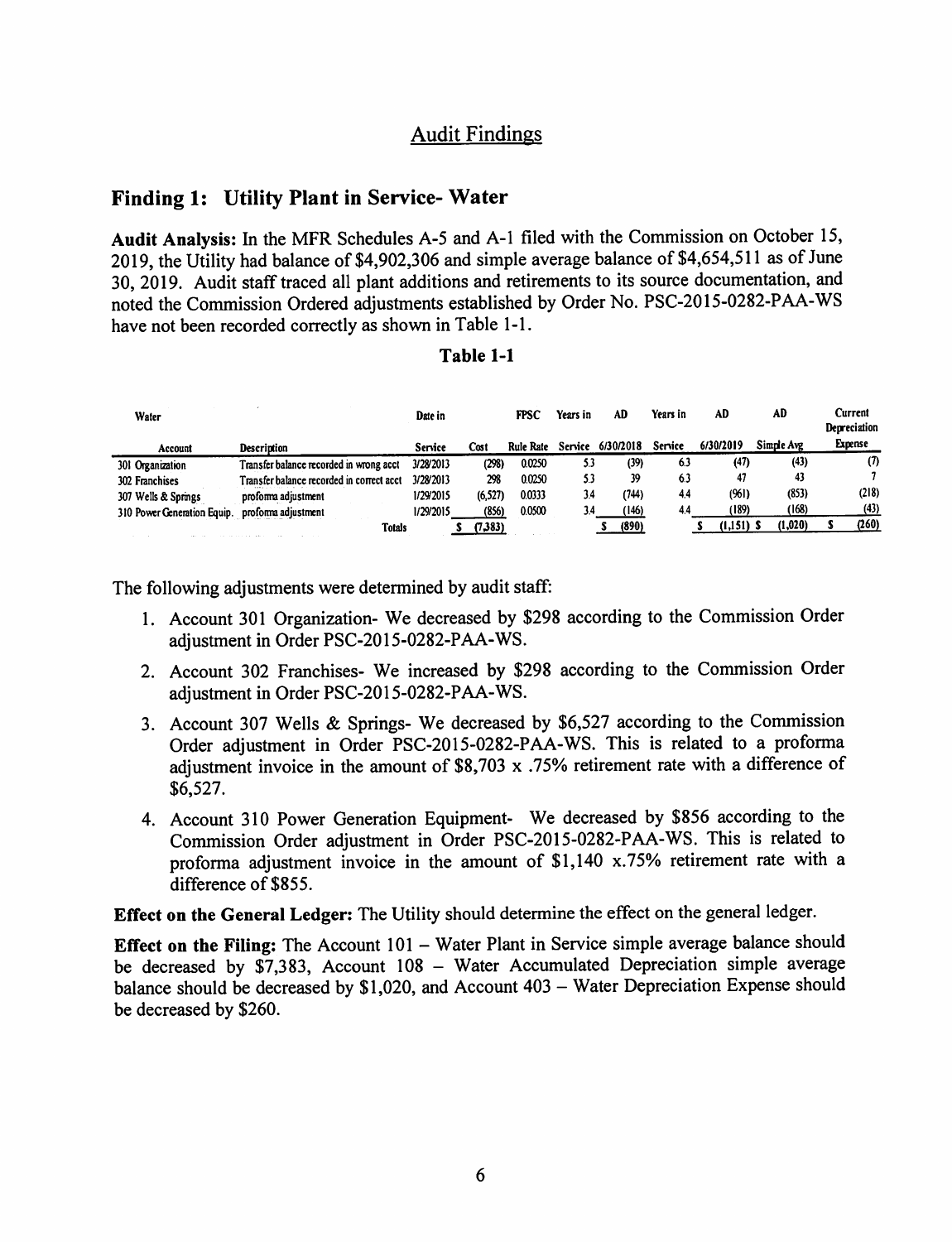# **Exhibits**

# Exhibit 1: Rate Base

| <b>Schedule of Water Rate Base</b>        | <b>Florida Public Service Commission</b> |             |  |  |
|-------------------------------------------|------------------------------------------|-------------|--|--|
| HC Waterworks, Inc.                       | Schedule:                                | A-1         |  |  |
| Docket No. 20190166-WS                    | Page:                                    | 1 of 1      |  |  |
| Historical Test Year Ending June 30, 2019 | Preparer.                                | W T Rendell |  |  |
| <b>Historical &amp; Pro Forma</b>         |                                          |             |  |  |

Explanation: Provide the calculation of the average Water rate base for the test year, showing all adjustments. All non-used and useful items should be reported as Plant Held For Future Use.

|                         | (1)                                     | (2)         | (3)                         | $\overline{4}$ | (5)              |  |  |
|-------------------------|-----------------------------------------|-------------|-----------------------------|----------------|------------------|--|--|
|                         |                                         |             | <b>Historical Test Year</b> |                |                  |  |  |
|                         |                                         | Average     |                             | Adjusted       |                  |  |  |
| Line                    |                                         | Balance     |                             | average        | Supporting       |  |  |
|                         | No. Description                         | Per Books   | Adjustments                 | <b>Balance</b> | <b>Schedules</b> |  |  |
| 1                       | <b>Utility Plant in Service</b>         | 4,654,511   | 525,970                     | 5,180,481      | $A-5$            |  |  |
| $\overline{\mathbf{2}}$ | <b>Utility Land &amp; Land Rights</b>   | 25,450      | 0                           | 25,450         | A-5              |  |  |
| 3                       | Less: Non-Used & Useful Components      | $\mathbf 0$ | (107, 752)                  | (107, 752)     | $A - 7$          |  |  |
| 4                       | <b>Construction Work in Progress</b>    | 0           | 0                           | O              |                  |  |  |
| 6                       | <b>Less: Accumulated Depreciation</b>   | (1,358,277) | (11,449)                    | (1,369,726)    | $A-9$            |  |  |
| 6                       | Less: CIAC                              | (904, 320)  | 0                           | (904, 320)     | A-12             |  |  |
| 7                       | <b>Accumulated Amortization of CIAC</b> | 623,602     | $\mathbf o$                 | 623,602        | A-14             |  |  |
| 8                       | <b>Acquisition Adjustments</b>          | (809, 041)  | $\mathbf o$                 | (809, 041)     |                  |  |  |
| 9                       | Less: Accum. Amort. of Acq. Adjustments | 334,500     | $\mathbf 0$                 | 334,500        |                  |  |  |
| 10                      | <b>Less: Advances For Construction</b>  | O           | O                           | 0              | $A-16$           |  |  |
| 11                      | <b>Working Capital Allowance</b>        | 0           | 48,299                      | 48,299         | A-17             |  |  |
| 12                      | <b>Total Rate Base</b>                  | 2,566,425   | 455,067                     | 3,021,492      |                  |  |  |

 $\hat{\mathcal{L}}$ 

 $\hat{\mathcal{L}}$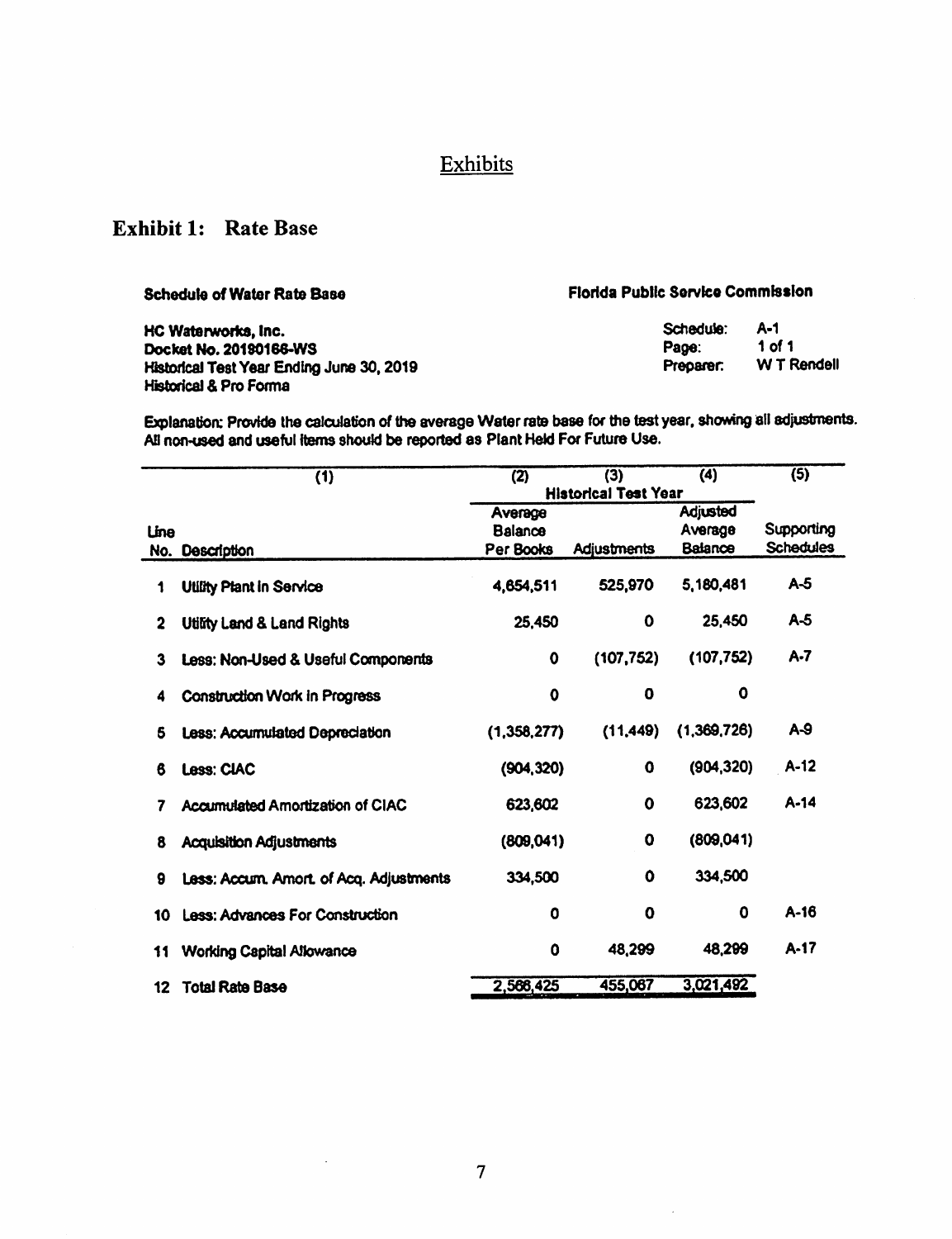# **Exhibit 2: Capital Structure**

| Schedule of Water Net Operating Income                                                                                          | Florida Public Service Commission |                                    |  |  |
|---------------------------------------------------------------------------------------------------------------------------------|-----------------------------------|------------------------------------|--|--|
| HC Waterworks, Inc.<br>Docket No. 20190166-WS<br>Historical Test Year Ending June 30, 2019<br><b>Historical &amp; Pro Forma</b> | Schedule:<br>Рвое:<br>Pracarer.   | 8-1<br>1 of 1<br><b>WT Rendell</b> |  |  |

Explanation: Provide the calculation of net operating income for the test year, if amortization (Line 4) is related to any amount other than<br>an acquisition adjustment, submit an additional schedule showing a description an

| Line<br>No.  | (1)<br><b>Description</b>                                                                                                                                              | $\overline{2}$<br>Per<br><b>Books</b><br>Test Year   | (3)<br><b>Utility</b><br>Test Year<br>Adjustment | $\bf(4)$<br>Adjusted<br>Test Year                    | (5)<br>Requested<br>Revenue<br>Adjustment | $\overline{(0)}$<br>Requested<br>Annual<br><b>Rovariuos</b> | (7)<br>Supporting<br><b>Schodules</b>                            |
|--------------|------------------------------------------------------------------------------------------------------------------------------------------------------------------------|------------------------------------------------------|--------------------------------------------------|------------------------------------------------------|-------------------------------------------|-------------------------------------------------------------|------------------------------------------------------------------|
|              | <b>OPERATING REVENUES</b>                                                                                                                                              | 574,165                                              | (4, 454)                                         | 569,711                                              | 175,171                                   | 744,882                                                     | $B - 4, E - 2$                                                   |
| 5<br>8       | Operation & Maintenance<br>Depreciation, net of CIAC Amort., U&U<br><b>Amortization</b><br>Taxes Other Than Income<br>Provision for Income Taxes<br>OPERATING EXPENSES | 376,618<br>129,717<br>(74, 935)<br>55,559<br>488,959 | 9,770<br>4,835<br>8,810<br>O<br>23,415           | 388,388<br>134,552<br>(74, 935)<br>64.369<br>510,374 | 3,432<br>o<br>0<br>7.883<br>o<br>11,314   | 389,820<br>134,552<br>(74,935)<br>72.252<br>521,689         | $B-5. B-3$<br>8-13, 8-3<br>B-3<br><b>B-15, B-3</b><br>$C-1, B-3$ |
| 8<br>9<br>10 | NET OPERATING INCOME<br><b>RATE BASE</b><br><b>RATE OF RETURN</b>                                                                                                      | 87,206<br>2,566,425<br>3.40%                         | (27, 869)<br>455.067                             | 59,336<br>3,021,492<br>1.96%                         | 163,857                                   | 223,193<br>3,021,492<br>7.39%                               | A-1                                                              |

 $\bar{\gamma}$